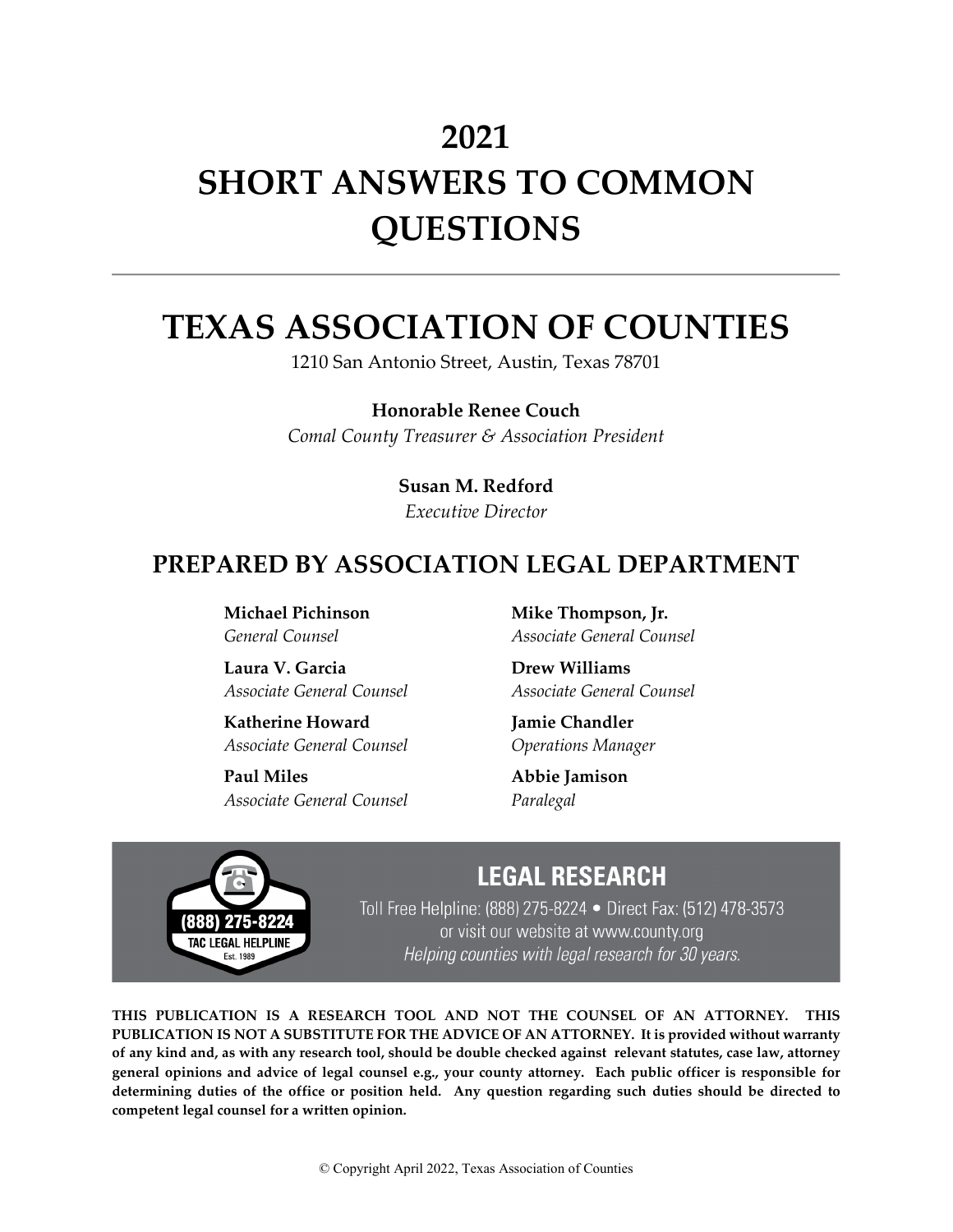## **KEEPING THE COUNTY SCENIC: JUNKYARDS, VISUAL AESTHETIC STANDARDS, PUBLIC NUISANCE, GRAFFITI, LITTER, AMATEUR RADIO ANTENNAS, AND CAMPAIGN SIGNS**

**THIS PUBLICATION IS A RESEARCH TOOL AND NOT THE COUNSEL OF AN ATTORNEY. THIS PUBLICATION IS NOT A SUBSTITUTE FOR THE ADVICE OF AN ATTORNEY. It is provided without warranty of any kind and, as with any research tool, should be double checked against relevant statutes, case law, Attorney General opinions and advice of legal counsel e.g., your county attorney. Any question should be directed to competent legal counsel for a written opinion.**

The symbol indicates sections that have been updated since the previous publication.

#### **INTRODUCTION**

In general, Texas counties have only the powers expressly delegated to them by the Legislature and the implied authority to exercise powers necessary to accomplish the county's assigned duties.[1](#page-1-0) The Legislature has provided counties with certain powers to preserve the visual appeal of unincorporated areas of the county. The following document provides information on county authority over junkyards, public nuisance, litter, graffiti, visual aesthetic standards, and amateur radio antennas. Enforcement of the orders or ordinances adopted by counties generally requires written or public notice to the affected property owner.

As each election day approaches, we receive questions concerning the laws and procedures governing placement of campaign signs on county road and state highway rights of way.

For any information on additional ordinance authority, please contact the TAC Legal Department at 1-888-275-8224.

<span id="page-1-0"></span><sup>1</sup> *City of San Antonio v. City of Boerne*, 111 S.W. 3d 22 (Tex. 2003)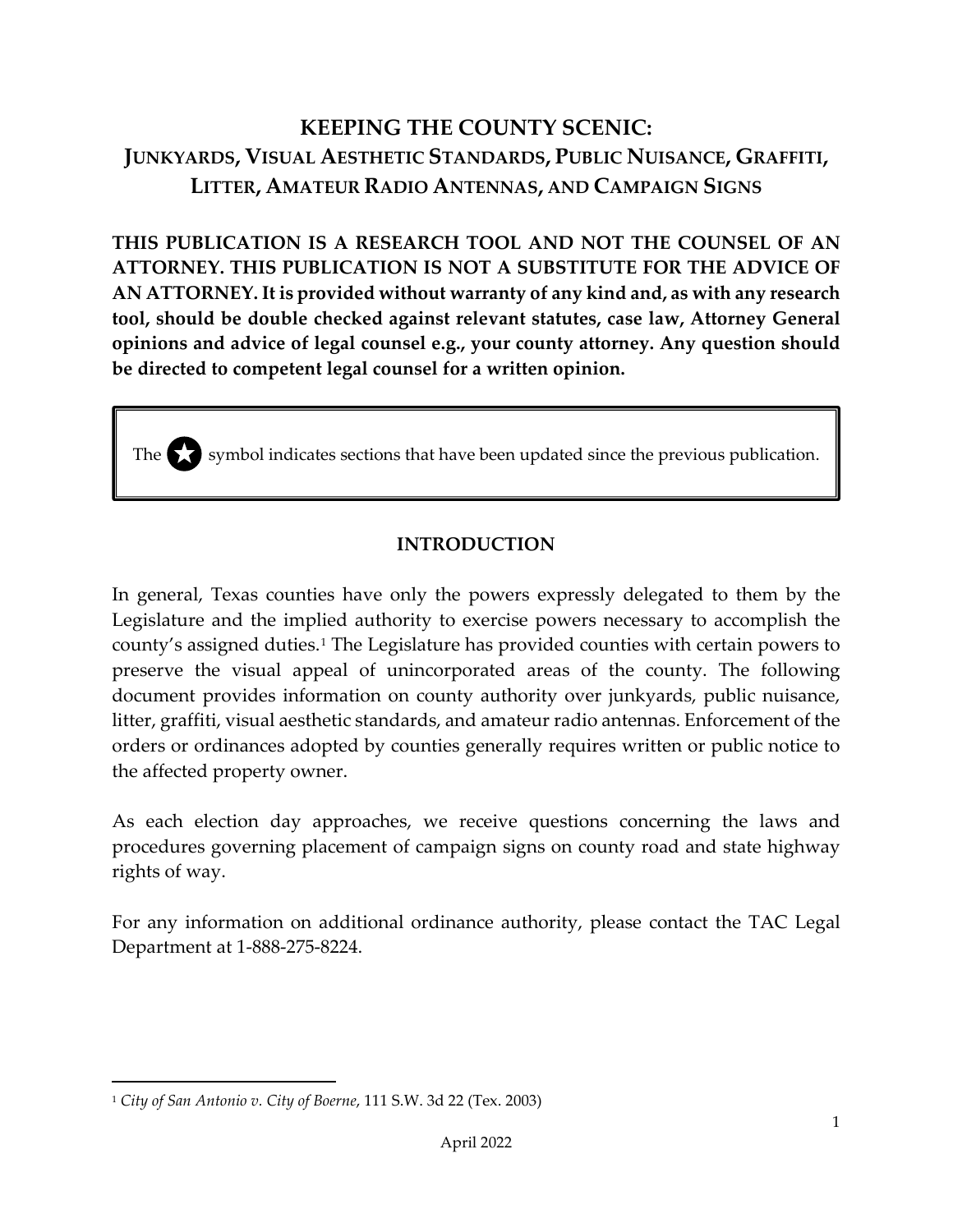#### **JUNKYARDS**

While municipalities have ordinance authority over junkyards and auto salvage yards within their boundaries and the state has general authority over their regulation, Chapter 396 of the Transportation Code gives counties limited powers over junkyards and salvage yards that are situated in their unincorporated areas.

#### **1. May a county require a junkyard or auto salvage yard to be licensed?**

Yes, the county may require a license to operate a junkyard or automotive wrecking or salvage yard not in operation before June 1, 1987.[2](#page-2-0) Under §396.041 of the Transportation Code, a county may pass an ordinance to require a junkyard or automotive wrecking and salvage yard to be licensed by the county. In most counties, the ordinance may impose a fee of \$25 for issuance or renewal of the license. In counties with a population of 250,000 or more the county may impose a fee of \$150 for issuance or renewal of a license. In a county with a population of 3.3 million or more, the county may impose a fee of \$500.<sup>[3](#page-2-1)</sup> The ordinance may also condition the license on the operation of the junkyard or automotive wrecking and salvage yard at a location approved by the commissioners court or a county employee designated by the commissioners court.<sup>[4](#page-2-2)</sup> License fees are deposited in the county general fund.

#### **2. What notice is required before the ordinance is implemented?**

Before the ordinance is adopted, the commissioners court is required to hold a public hearing. Notice of the hearing must be published in a newspaper of general circulation in the county at least once a week for three weeks preceding the date of the hearing and posted for ten days preceding the date of the hearing.<sup>[5](#page-2-3)</sup>

<span id="page-2-0"></span><sup>2</sup> Junkyards in existence prior to June 1, 1987 are not subject to county licensing provisions or screening requirements.

<span id="page-2-1"></span><sup>&</sup>lt;sup>3</sup> The Legislature has created several exceptions or greater regulatory authority for Harris County. Here, Chapter 397 applies to junk/salvage yards established as of September 1, 1983, and contains location, fencing, and screening requirements that are more restrictive than those for other counties.

<span id="page-2-2"></span><sup>4</sup> Tex. Transportation Code §396.041(c)

<span id="page-2-3"></span><sup>5</sup> Tex. Trans. Code Ann. §§396.042, 396.043 (Vernon Supp. 2013)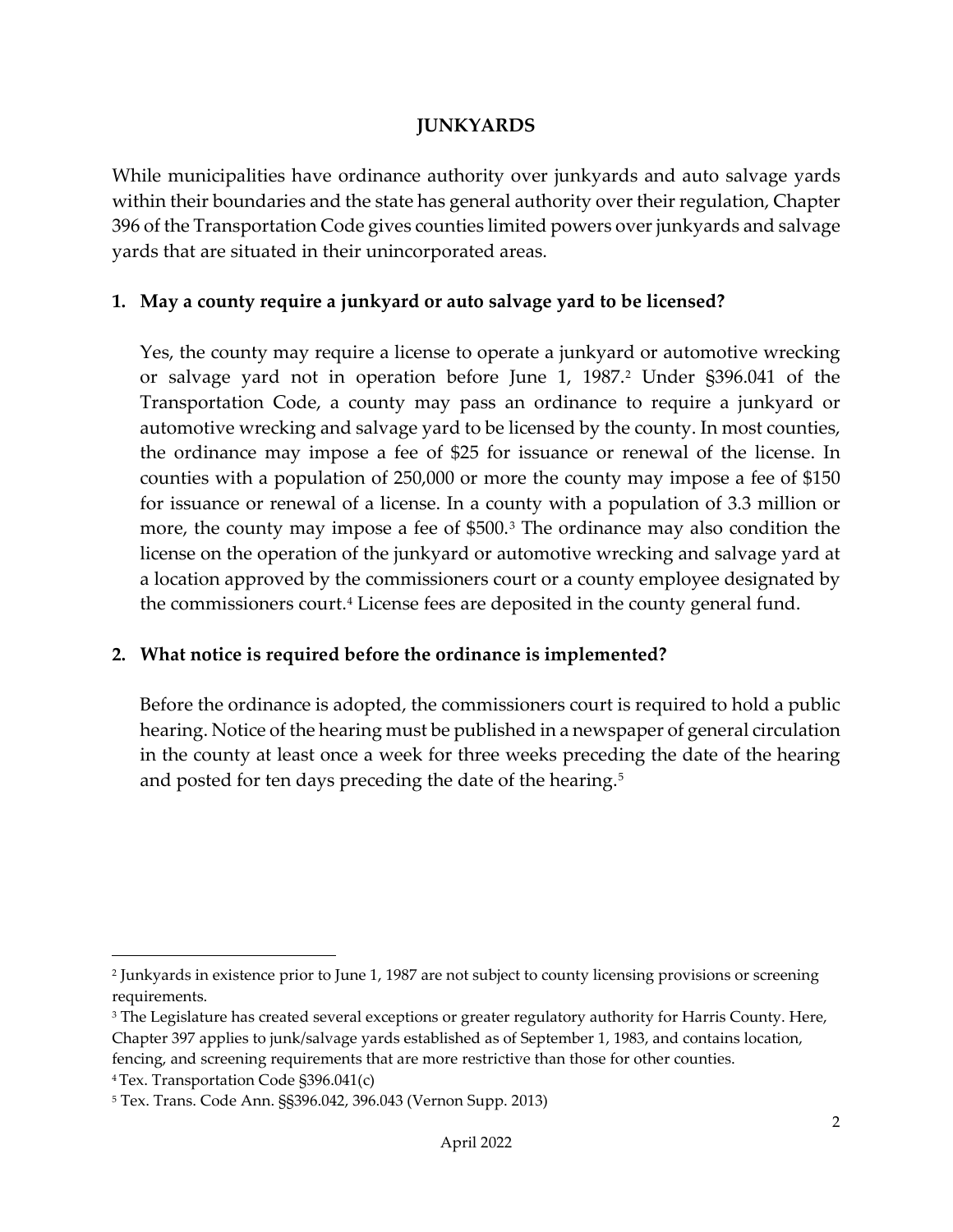## **3. May a county require an individual property owner to erect a fence or some other type of screening on the property to camouflage a junked vehicle from public view?**

No. The county may abate and remove as a public nuisance a junked vehicle that is visible from public or private property but does not have authority to require a particular type of camouflage to render the vehicle non-visible.<sup>[6](#page-3-0)</sup>

#### **VISUAL AESTHETIC STANDARDS FOR CERTAIN OUTDOOR BUSINESSES**

#### **1. Does a county have any authority to control the appearance of outdoor businesses such as junkyards or flea markets?**

Yes. The county has authority to apply visual standards to certain outdoor businesses. Under §234.002 of the Local Government Code, the commissioners court may establish visual aesthetic standards for automotive wrecking and salvage yards, junkyards, recycling businesses, flea markets, demolition businesses and outdoor resale businesses in the unincorporated areas of the county. The screening requirements for automotive wrecking and salvage yards or junkyards may not be more restrictive than the requirements under Chapter 396 of the Transportation Code.

Section 396.021(b) of the Transportation Code requires a junkyard or an automotive wrecking and salvage yard to screen the business with a solid barrier fence at least eight feet high, with the fence painted a natural earth tone coloring and no sign on its surface other than a sign with the business name. Section 396.021(c) of the Transportation Code requires a junkyard or automotive wrecking and salvage yard located in a county with a population of 200,000 or less to be screened with a fence, natural objects, or plants to at least six feet in height along the portion of the junkyard or automotive wrecking and salvage yard that faces a public road or residence.

The county must provide a reasonable period of time not to exceed 12 months for a business that was in operation on the effective date of the order to comply with the new visual standards.

#### **2. Is there a penalty for violating the standards?**

Yes. A business that violates the adopted visual aesthetic standards may be subject to a civil penalty, filed by the attorney representing the county in civil cases, not to

<span id="page-3-0"></span><sup>6</sup> Tex. Att'y Gen. Op. No. GA-0034 (2003)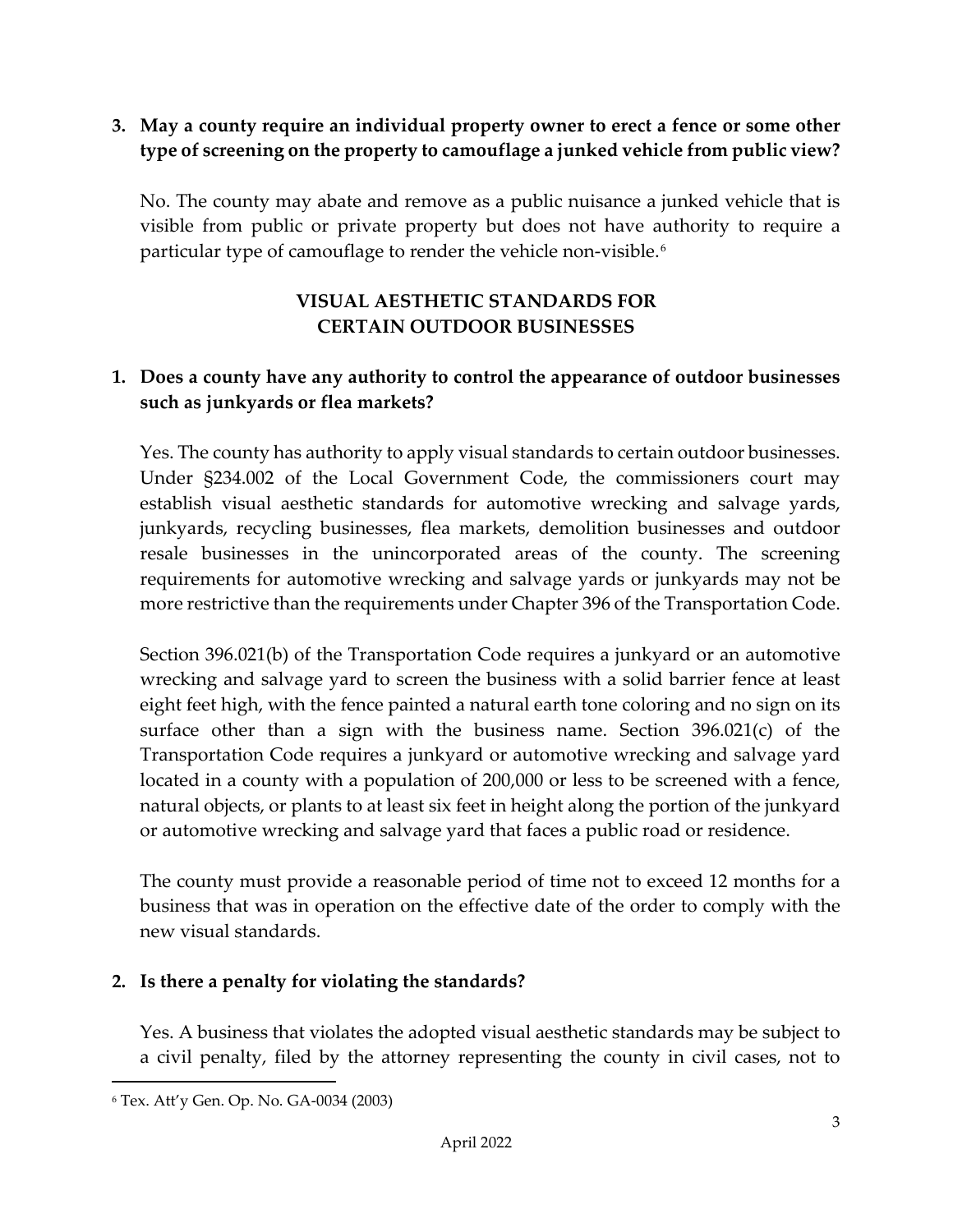exceed \$50 each day for the first 10 days of the violation, \$100 each day for the next ten days, \$250 each day for the following 10 days and \$1000 for each subsequent day.[7](#page-4-0) Penalties recovered under this section are deposited to the general fund. There are no criminal penalties for violating the standards.

#### **PUBLIC NUISANCE**

The county has authority to enter onto private property to abate a public nuisance, as long as proper notice is given to the property owner. The county also has the ability to recover the cost of abating the public nuisance.

#### **1. Under what authority may a county regulate public nuisances?**

The county may adopt abatement procedures consistent with the general purposes of Chapter 343 of the Health and Safety Code. The procedures may provide for the county to abate a nuisance by demolition or removal, by controlling access to the premises, or by installing a cover to a swimming pool that cannot be opened by a child or draining or filling the swimming pool, or by removing, storing, transporting, or otherwise disposing of refuse that has been placed on unauthorized property[.8](#page-4-1)

#### **2. What is a public nuisance?**

Under Section 343.011(c), Health and Safety Code, a public nuisance is defined as:

(1) Keeping, storing, or accumulating refuse on premises in a neighborhood unless the refuse is entirely contained in a closed receptacle;

(2) Keeping, storing, or accumulating rubbish, including newspapers, abandoned vehicles, refrigerators, stoves, furniture, tires, and cans, on premises in a neighborhood or within 300 feet of a public street for 10 days or more, unless the rubbish or object is completely enclosed in a building or is not visible from a public street;

(3) Maintaining premises in a manner that creates an unsanitary condition likely to attract or harbor mosquitoes, rodents, vermin, or disease-carrying pests;

<span id="page-4-0"></span><sup>7</sup> Tex. Local Gov't Code §234.004

<span id="page-4-1"></span><sup>8</sup> Tex. Health and Safety Code §343.021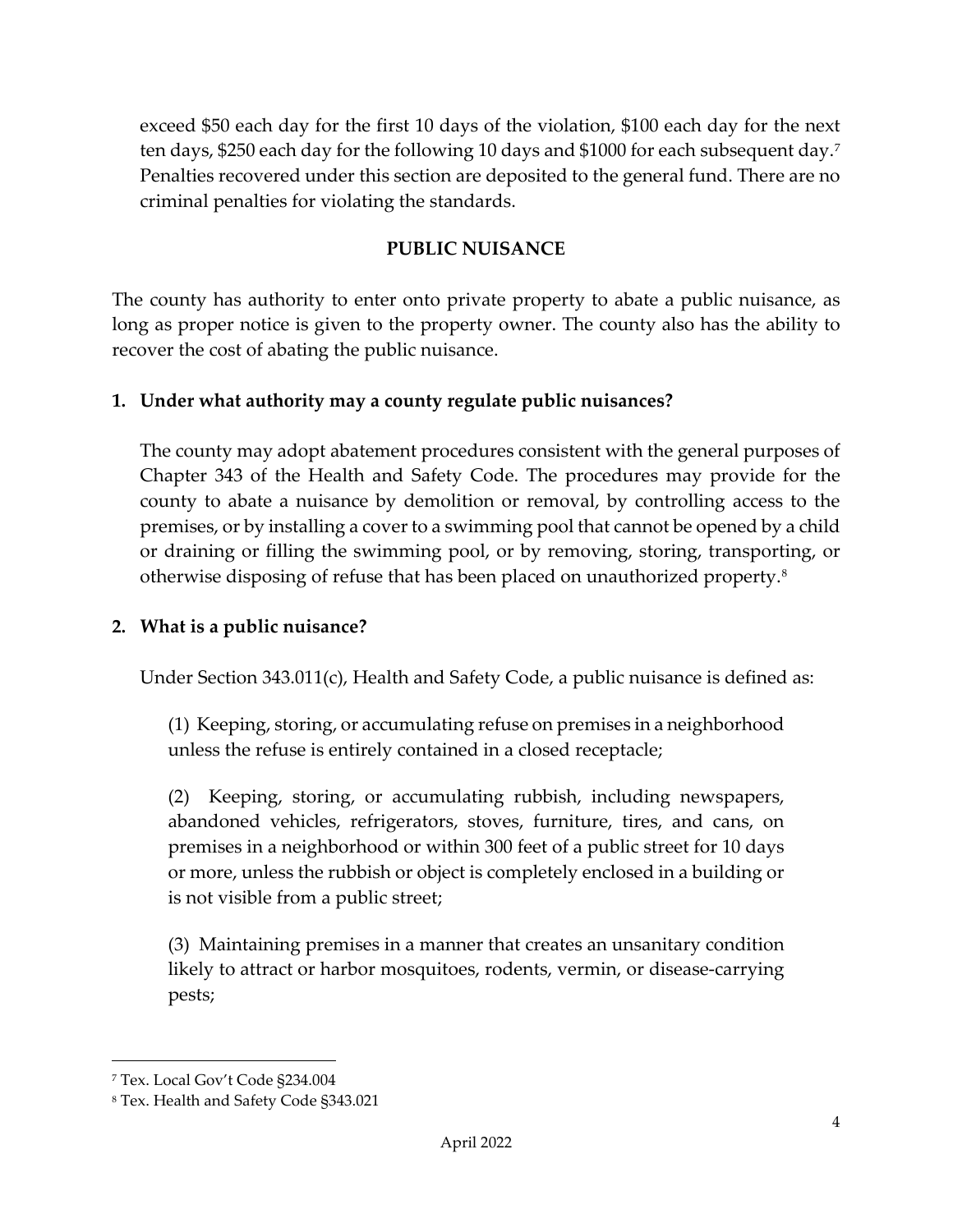(4) Allowing weeds to grow on premises in a neighborhood if the weeds are located within 300 feet of another residence or commercial establishment;

(5) Maintaining a building in a manner that is structurally unsafe or constitutes a hazard to safety, health, or public welfare because of inadequate maintenance, unsanitary conditions, dilapidation, obsolescence, disaster, damage, or abandonment or because it constitutes a fire hazard;

(6) Maintaining on abandoned and unoccupied property in a neighborhood a swimming pool that is not protected with:

(A) A fence that is at least four feet high and that has a latched and locked gate; and

(B) A cover over the entire swimming pool that cannot be removed by a child;

(7) Maintaining on any property in a neighborhood in a county with a population of more than 1.1 million a swimming pool that is not protected with:

(A) A fence that is at least four feet high and that has a latched gate that cannot be opened by a child; or

(B) A cover over the entire swimming pool that cannot be removed by a child;

(8) Maintaining a flea market in a manner that constitutes a fire hazard;

(9) Discarding refuse or creating a hazardous visual obstruction on:

(A) County-owned land; or

(B) Land or easements owned or held by a special district that has the commissioners court of the county as its governing body;

(10) Discarding refuse on the smaller of:

(A) The area that spans 20 feet on each side of a utility line; or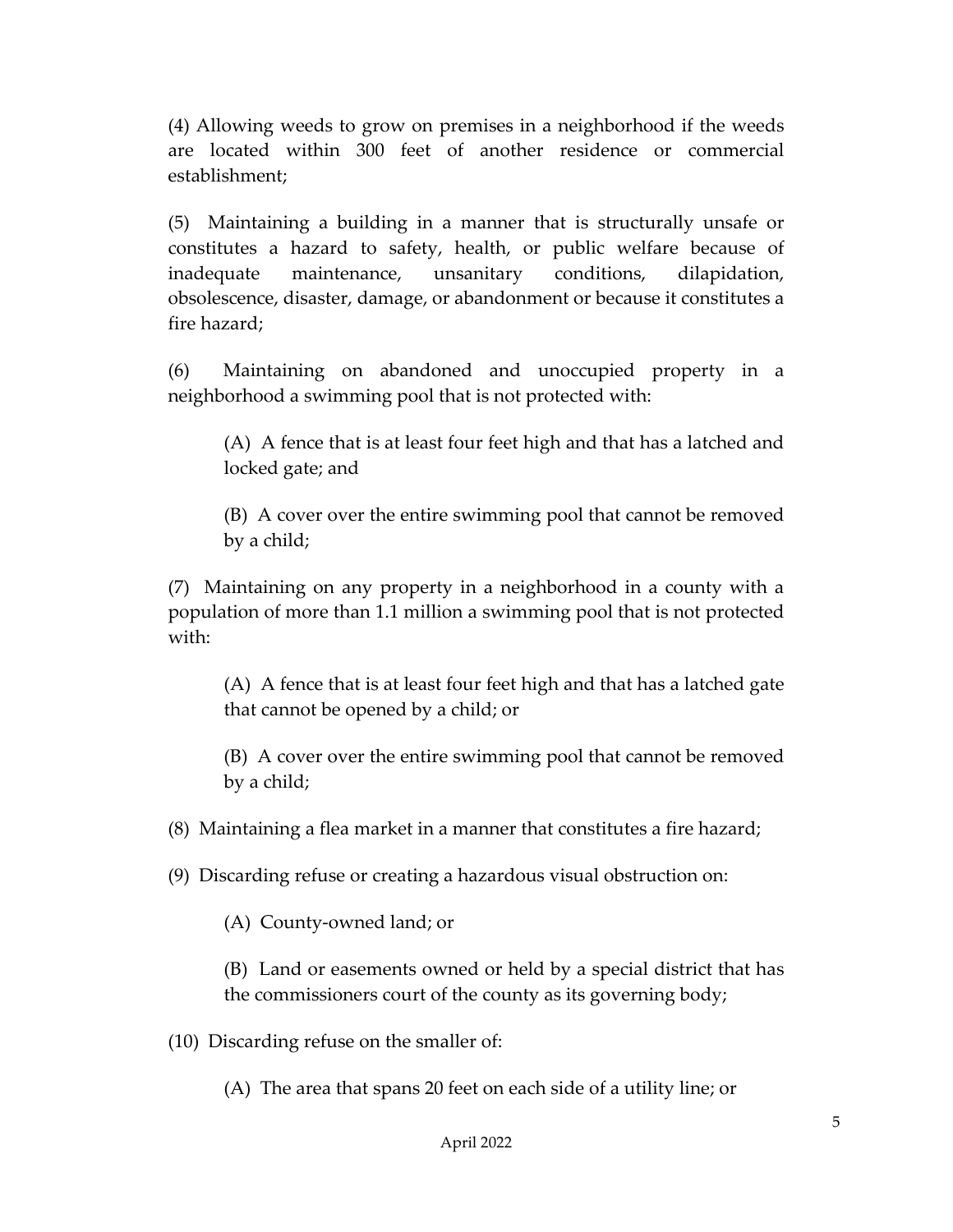(B) The actual span of the utility easement;

(11) Filling or blocking a drainage easement, failing to maintain a drainage easement, maintaining a drainage easement in a manner that allows the easement to be clogged with debris, sediment, or vegetation, or violating an agreement with the county to improve or maintain a drainage easement;

(12) Discarding refuse on property that is not authorized for that activity; and

(13) Surface discharge from an on-site sewage disposal system as defined by Section 366.022 of the Health and Safety Code.<sup>[9](#page-6-0)</sup>

Under  $\S 343.011(d-1)$  of the Code, a public nuisance also includes undeveloped land<sup>[10](#page-6-1)</sup> in the county for which: (1) the conditions described above by  $(c)(3)$  and (4) exist, (2) the conditions have been found to cause a public nuisance in the preceding year, and (3) a finding of public nuisance could have been applied to the condition when it first occurred. Section 343.011(d-1) applies only to a county with a population of 3.3 million or more and in an unincorporated area in the county at least 5000 feet outside the boundary of a home-rule municipality.

#### **3. May the county grant exceptions or variances for public nuisances?**

Yes. Section 343.0111 of the Health and Safety Code authorizes the commissioners court to describe in an order the circumstances under which a special exception to the prohibition against public nuisances may be granted and then grant the exception in specific cases so long as it is not contrary to the public interest. The commissioners court may also grant an exception or variance to the prohibition against public nuisance in a specific case, even if it does not fall within one of the described special circumstances, if the court determines a literal enforcement of Section 343.011 would result in an unnecessary hardship.

<span id="page-6-0"></span><sup>9</sup> "On-site sewage disposal system" means one or more systems of treatment devices and disposal facilities that: (A) produce not more than 5,000 gallons of waste each day; and (B) are used only for disposal of sewage produced on a site on which any part of the system is located.

<span id="page-6-1"></span><sup>10</sup> Defined as land in a natural, primitive state that lacks improvements, infrastructure, or utilities that is located in an unincorporated area at least 5000 feet outside the boundaries of a home-rule municipality.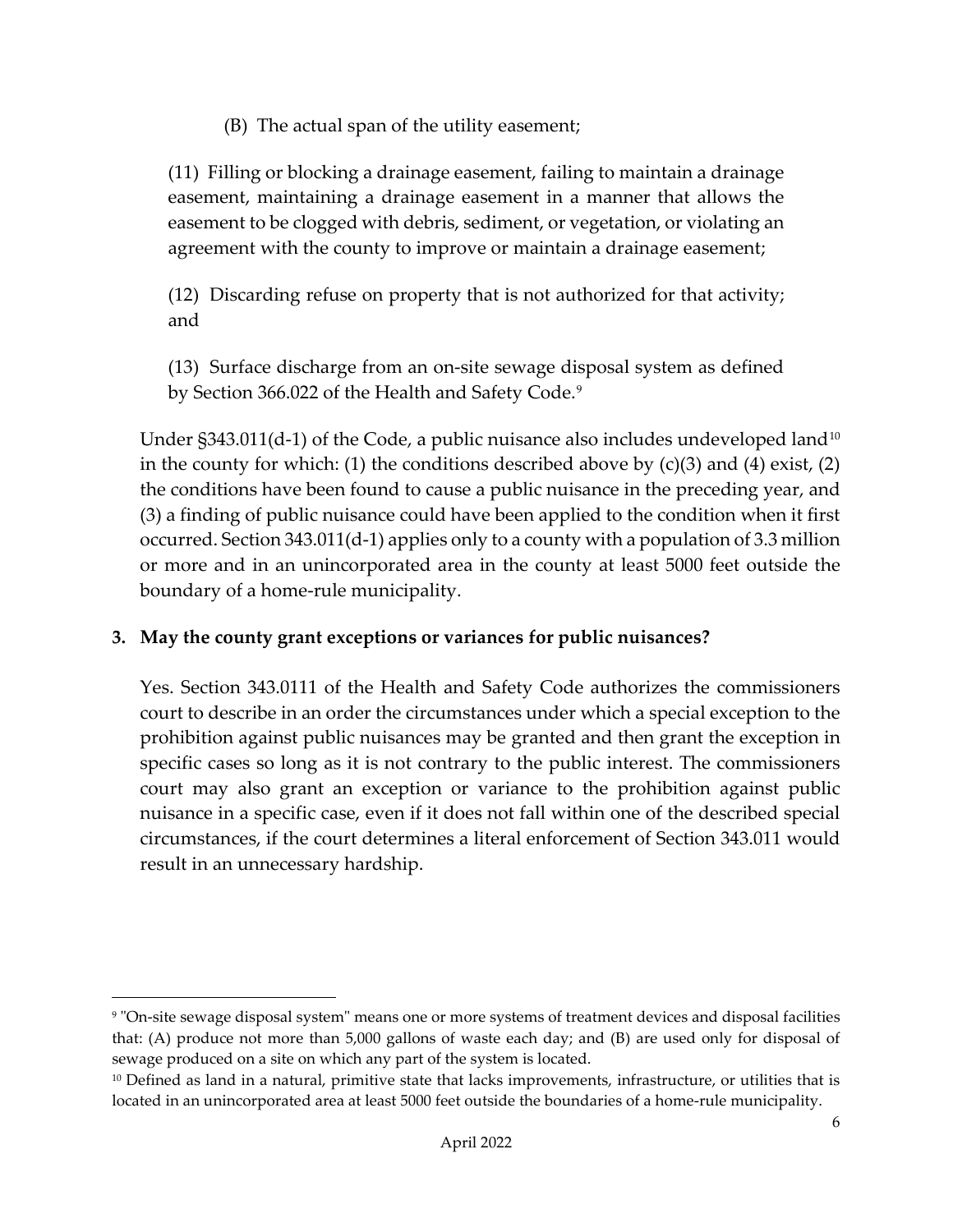## **4. Must notice be given to the owner or person in charge of the premises prior to abatement?**

Yes. Under §343.022(c) of the Health and Safety Code, the written notice must: (1) state the specific condition that constitutes a nuisance; (2) require the person receiving the notice to abate the nuisance before the  $31<sup>st</sup>$  day after the date the notice is served (if the first notice) or the  $10<sup>th</sup>$  business day after the date the notice is served (if previous notices have been served concerning the public nuisance); (3) state that the failure to abate the nuisance may result in abatement by the county; (4) state that failure to abate may result in assessment of costs to the person responsible for causing the nuisance if he or she can be identified; (5) state that a lien may be placed against the property if the person responsible for causing the nuisance has an interest in the property; (6) state that the county may prohibit or control access to the property; and (7) state that the person receiving notice may request a hearing before the 31<sup>st</sup> day after the date on which the notice was served (if the first notice) or the  $10<sup>th</sup>$  business day after the date the notice was served (if previous notices have been served regarding the public nuisance).

The notice must be given by service in person or by registered or certified mail, with return receipt requested; or if the address of the responsible party is unknown or personal service cannot be obtained, the county may post a copy of the notice on the premises and publish a copy in a newspaper of general circulation in the county two times within 10 consecutive days.

## **5. How is a public nuisance hearing conducted?**

The hearing may be conducted by the commissioners court or by any other board, commission, or official as designated by the commissioners court. The county may take action to abate a dangerous swimming pool by prohibiting access or controlling access to the disputed property and by placing a cover over the pool prior to the hearing.<sup>[11](#page-7-0)</sup>

## **6. How may the county recover the costs of abating a public nuisance?**

The county may recover the costs of abating the nuisance, the cost of providing notice, and an administrative fee of \$100. The assessment of costs may not be made unless the owner or owner's agent received notice of the abatement. To obtain a lien against the property, the commissioners court may file with the county clerk a statement of

<span id="page-7-0"></span><sup>11</sup> Tex. Health and Safety Code §343.022(e) and (f)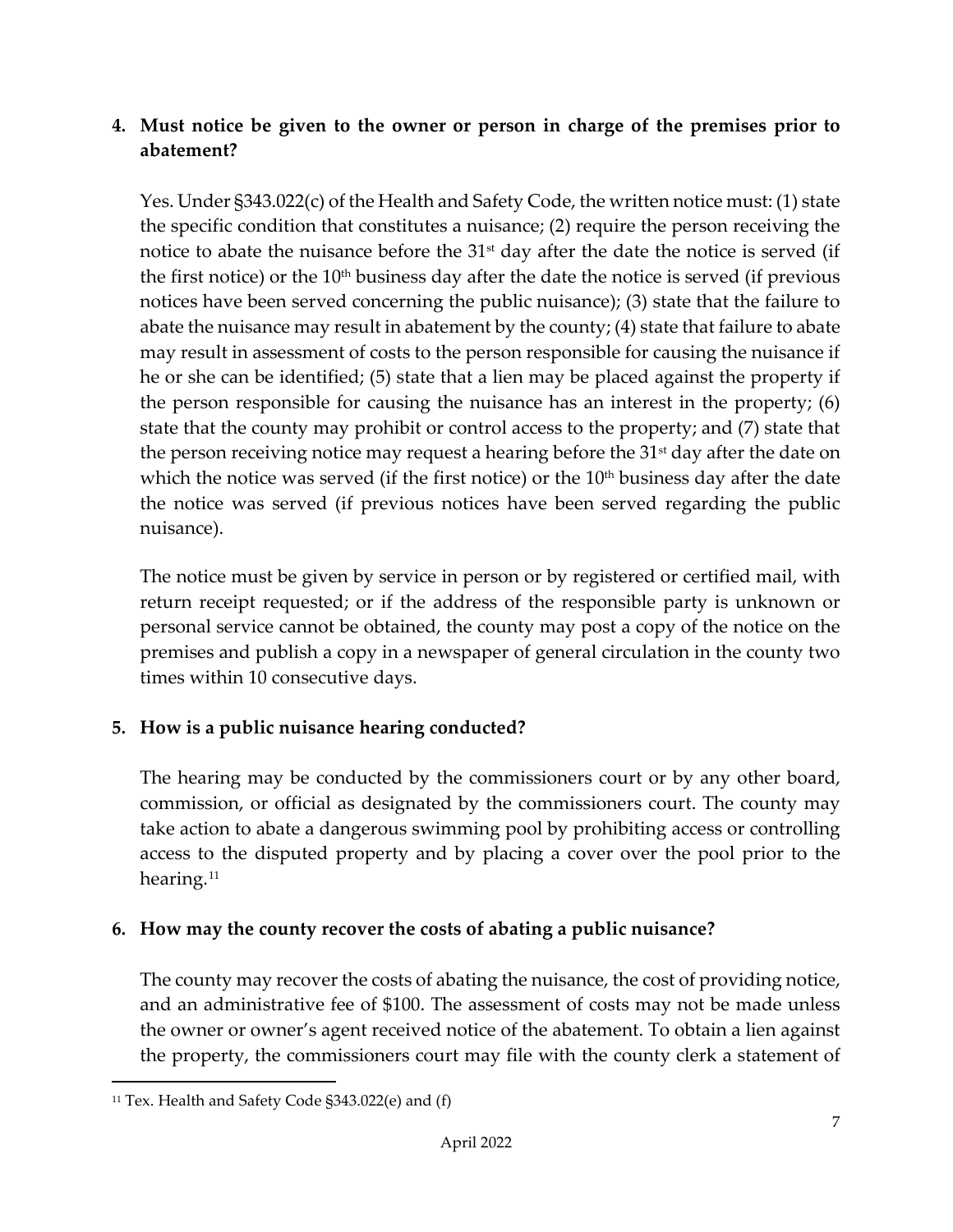costs coupled with a legal description of the property and the name of the owner. The county is entitled to interest at the rate of 10% a year beginning on the 31<sup>st</sup> day after the date of the assessment against the property.[12](#page-8-0) Though the county is entitled to file and enforce a lien against a non-homestead property to recover the costs of abating the nuisance, Texas Constitution Art. 16, §50 likely prohibits the county from forcing a sale of a homestead to satisfy that lien.[13](#page-8-1)

## **7. What is the criminal penalty for causing, permitting, or allowing a public nuisance?**

Under §343.012 of the Health and Safety Code, the penalty for causing, permitting, or allowing a public nuisance is a misdemeanor punishable by fine of not less than \$50 or more than \$200. If shown at trial that the defendant has been previously convicted of an offense under Section 343.012, the penalty increases to a fine of not less than \$200 or more than \$1000, or confinement in jail for not more than six months, or both. Each day the violation occurs is a separate offense.

## **8. Do the public nuisance prohibitions apply to agricultural land?**

No. The prohibitions against public nuisances do not apply to open-space land or land primarily used for agriculture that qualifies for tax appraisal under Subchapter C or D, of Chapter 23 of the Tax Code.[14](#page-8-2)

#### **GRAFFITI**

While graffiti may be generally described as markings, writing, or drawing on a sidewalk, wall of a building, or other public surface, the term is not expressly defined in Chapter 250 of the Local Government Code.<sup>[15](#page-8-3)</sup> In the absence of a statutory definition, a county should be consistent in how it defines graffiti for purposes of §250.006 of the Local Government Code.

#### **1. May a county order private landowners to remove graffiti from their property?**

Yes. Under §250.006 of the Local Government Code, a county by order or ordinance may require property owners within the county's jurisdiction to remove graffiti from

<span id="page-8-0"></span><sup>12</sup> Tex. Health and Safety Code §343.021

<span id="page-8-1"></span><sup>13</sup> Tex. Att'y Gen. Op. No. JC-0386 (2001)

<span id="page-8-2"></span><sup>14</sup> Tex. Health and Safety Code §343.011(d)(2)

<span id="page-8-3"></span><sup>&</sup>lt;sup>15</sup> "graffiti," Dictionary.com (2014), at http://dictionary.reference.com/browse/graffiti?s=t.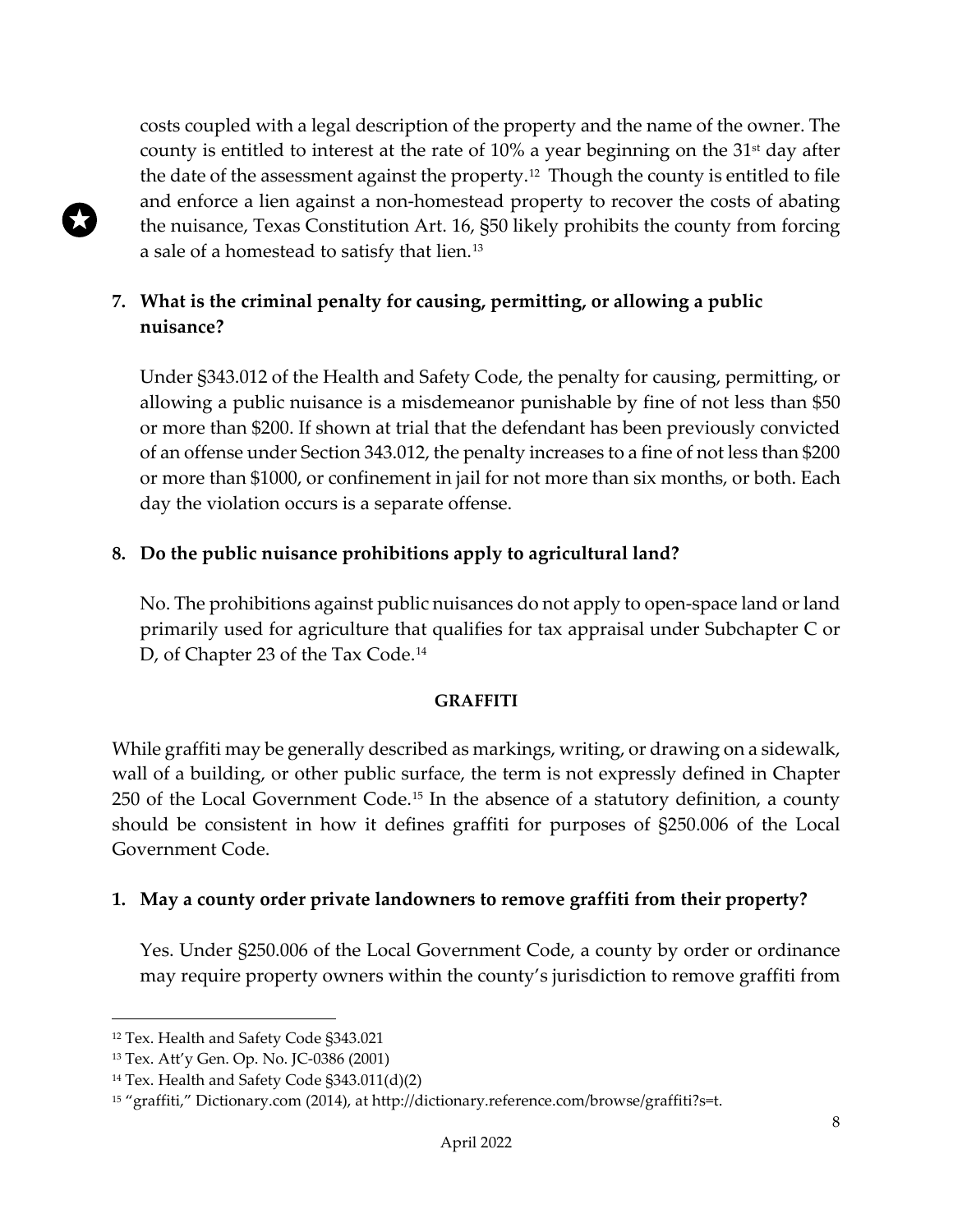the owner's property on receipt of a notice from the county. Prior to sending the graffiti removal notice, the county must first offer to remove the graffiti free of charge and the owner must have refused the offer.

## **2. Must a county provide a private landowner with notice before initiating action to remove graffiti?**

Yes. The county's order or ordinance must require notice to be given personally to the owner in writing, or be sent by certified mail addressed to the owner at the owner's address as reflected in appraisal records, or—if the first two methods are not available—either by publication in a newspaper of general circulation in the county, posting notice on or near the front door of the buildings to which the notice relates, or being placed on a placard attached to a stake driven into the ground on the appropriate property.[16](#page-9-0)

#### **3. May a county enter on to private property to remove graffiti?**

Yes. The county's graffiti order or ordinance must require property owners to remove the graffiti on or before the  $15<sup>th</sup>$  day after receipt of the notice. If the owner does remove the graffiti by the deadline, the county may enter the property and remove the graffiti.

## **4. Is there a way for the county to recover the unpaid costs of graffiti removal from a particular property?**

Yes. The commissioners court may file a statement of expenses with the county clerk to obtain a lien against the property. The lien attaches to the property on the date the statement is filed in the real property records of the county in which the property is located. The lien is subordinate to any previously recorded lien and the rights of a purchaser or lender for value who acquires an interest in the property before the statement of expenses was filed with the county clerk.<sup>[17](#page-9-1)</sup> Though the county is entitled to file and enforce a lien against a non-homestead property to recover the costs of abating the nuisance, Texas Constitution Art. 16, §50 likely prohibits the county from forcing a sale of a homestead to satisfy that lien.<sup>[18](#page-9-2)</sup>

<span id="page-9-0"></span><sup>16</sup> Tex. Local Gov't Code §250.006(d)

<span id="page-9-1"></span><sup>17</sup> Tex. Local Gov't Code §250.006(f) & (g)

<span id="page-9-2"></span><sup>18</sup> Tex. Att'y Gen. Op. No. JC-0386 (2001)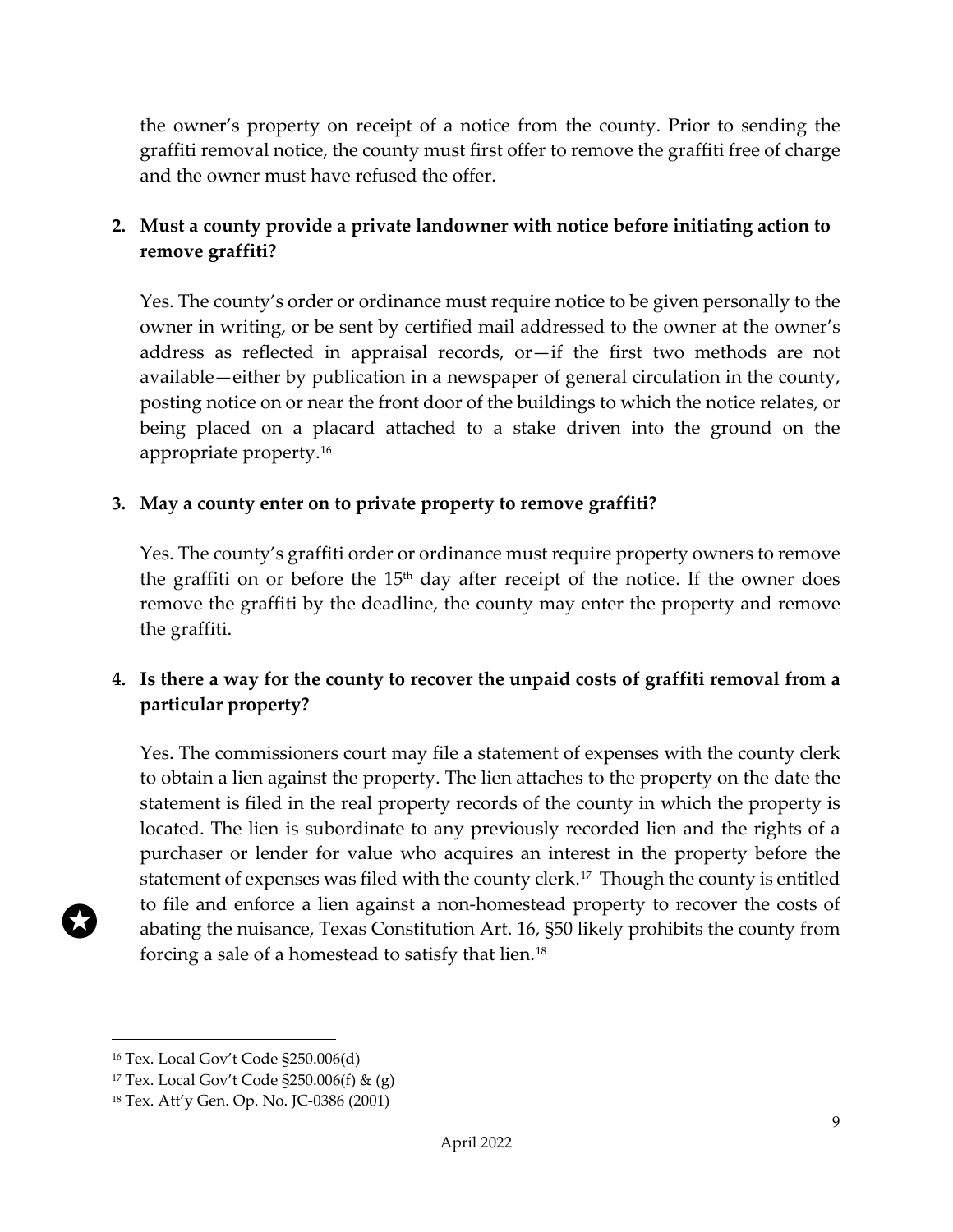## **5. Are there exceptions to the landowner's requirement to remove the graffiti from the owner's property?**

Yes. The county graffiti order or ordinance is required to contain an exception to the requirement if the graffiti is located on "transportation infrastructure" and the removal would create a hazard for the person performing the removal.<sup>[19](#page-10-0)</sup> While not defined in the Code, we would suggest that transportation infrastructure is a term that includes, but is not limited to, roads, bridges, culverts, retaining walls, and signage.

#### **LITTER**

Counties may receive many calls from residents complaining about litter in unincorporated areas and demanding that the litter be removed. Chapter 365 of the Health and Safety Code gives the county authority to adopt regulations prohibiting litter and authorizing county personnel to go onto certain areas of private property to remove it.

#### **1. May a county adopt litter regulations?**

Yes. A county may adopt regulations to control the disposal of litter and removal of illegally dumped litter in unincorporated areas of the county. Under § 365.017 of the Health and Safety Code, the commissioners court must make a finding that the proposed regulations are necessary to promote the public health, safety, and welfare of residents of the county. The regulations may require the property owner of record to pay for the cost of removal after the owner has been given 30 days written notice to remove the illegally dumped litter.

The definition of "illegally dumped litter" for these purposes is litter dumped anywhere other than at an approved solid waste site. Litter also has the meaning set out in Section 365.011 of the Health and Safety Code, except that the term does not include equipment used for agricultural purposes. Section 365.011(6), Health and Safety Code, defines litter as:

(A) Decayable waste from a public or private establishment, residence, or restaurant, including animal and vegetable waste material from a market or storage facility handling or storing produce or other food

<span id="page-10-0"></span><sup>19</sup> Tex. Local Gov't Code §250.006(h)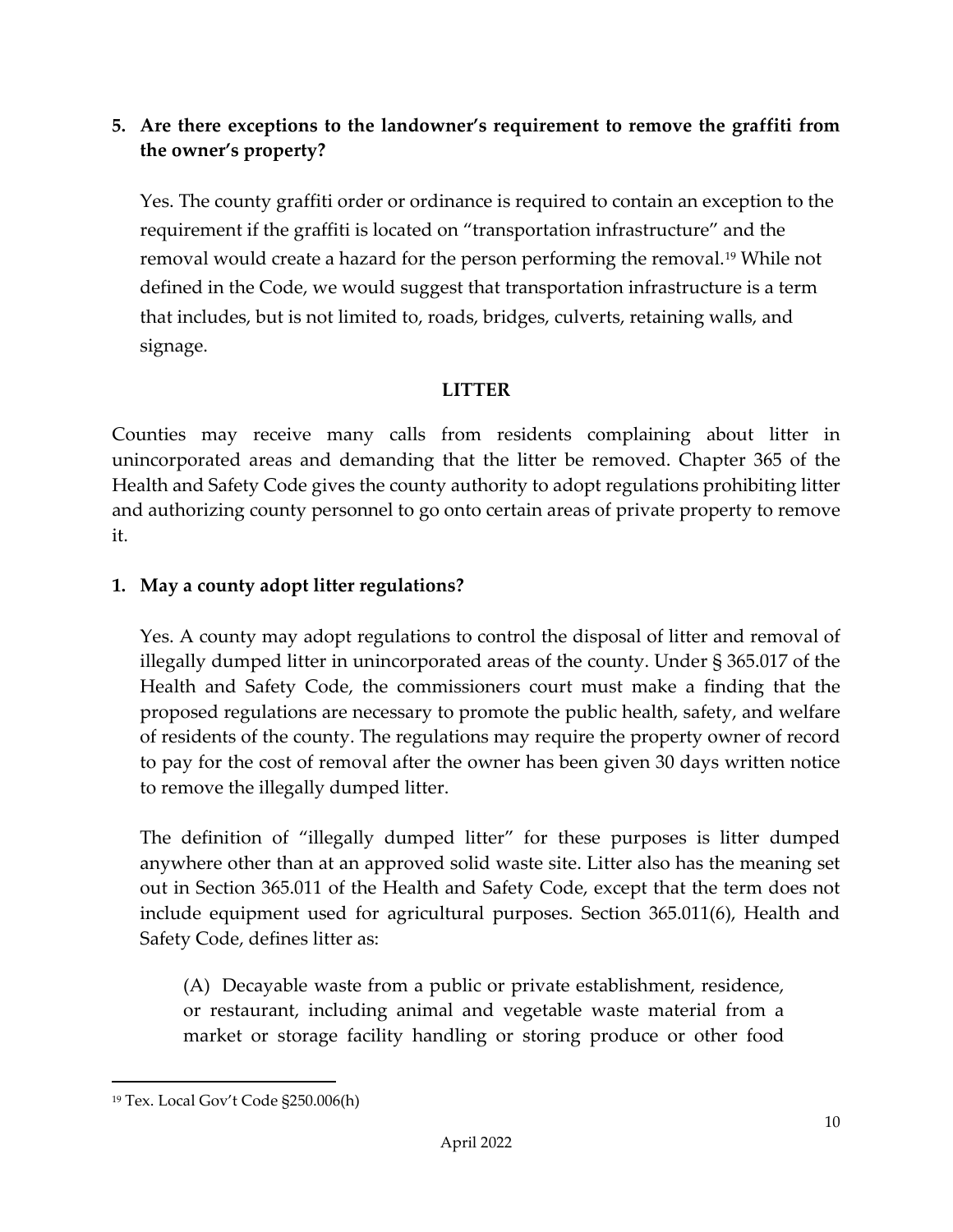products, or the handling, preparation, cooking, or consumption of food, but not including sewage, body wastes, or industrial by-products; or

(B) Nondecayable solid waste, except ashes, that consists of:

(i) Combustible waste material, including paper, rags, cartons, wood, excelsior, furniture, rubber, plastics, yard trimmings, leaves, or similar materials;

(ii) Noncombustible waste material, including glass, crockery, tin or aluminum cans, metal furniture, and similar materials that do not burn at ordinary incinerator temperatures of 1800 degrees Fahrenheit or less; and

(iii) Discarded or worn-out manufactured materials and machinery, including motor vehicles and parts of motor vehicles, tires, aircraft, farm implements, building or construction materials, appliances, and scrap metal.

Section 12.1104 of the Parks and Wildlife Code also classifies an abandoned or unattended fishing device located in the public waters that is placed in violation of the Parks and Wildlife Code or a Parks and Wildlife Commission rule as litter for the purposes of Health and Safety Code 365.011.[20](#page-11-0)

## **2. May the county enter private property to remove litter?**

Yes, under certain circumstances. Section 365.034 of the Health and Safety Code authorizes the commissioners court to issue an order prohibiting accumulation of litter for more than 30 days on a person's property located within 50 feet of a public highway in the county, provide for removal and disposition of litter accumulated near a highway in violation of the order, and provide for assessment of removal costs against the property owner.

The commissioners court is required to send the record owner of the property a notice by certified mail before taking any action. No action to remove or dispose of the litter or to assess costs against the record property owner may be taken until the  $30<sup>th</sup>$  day after the date the notice was sent to the owner. A violation of the order is a Class C misdemeanor.

<span id="page-11-0"></span><sup>20</sup> Added by SB 599, 87th (R) Leg., Effective Sept. 1. 2021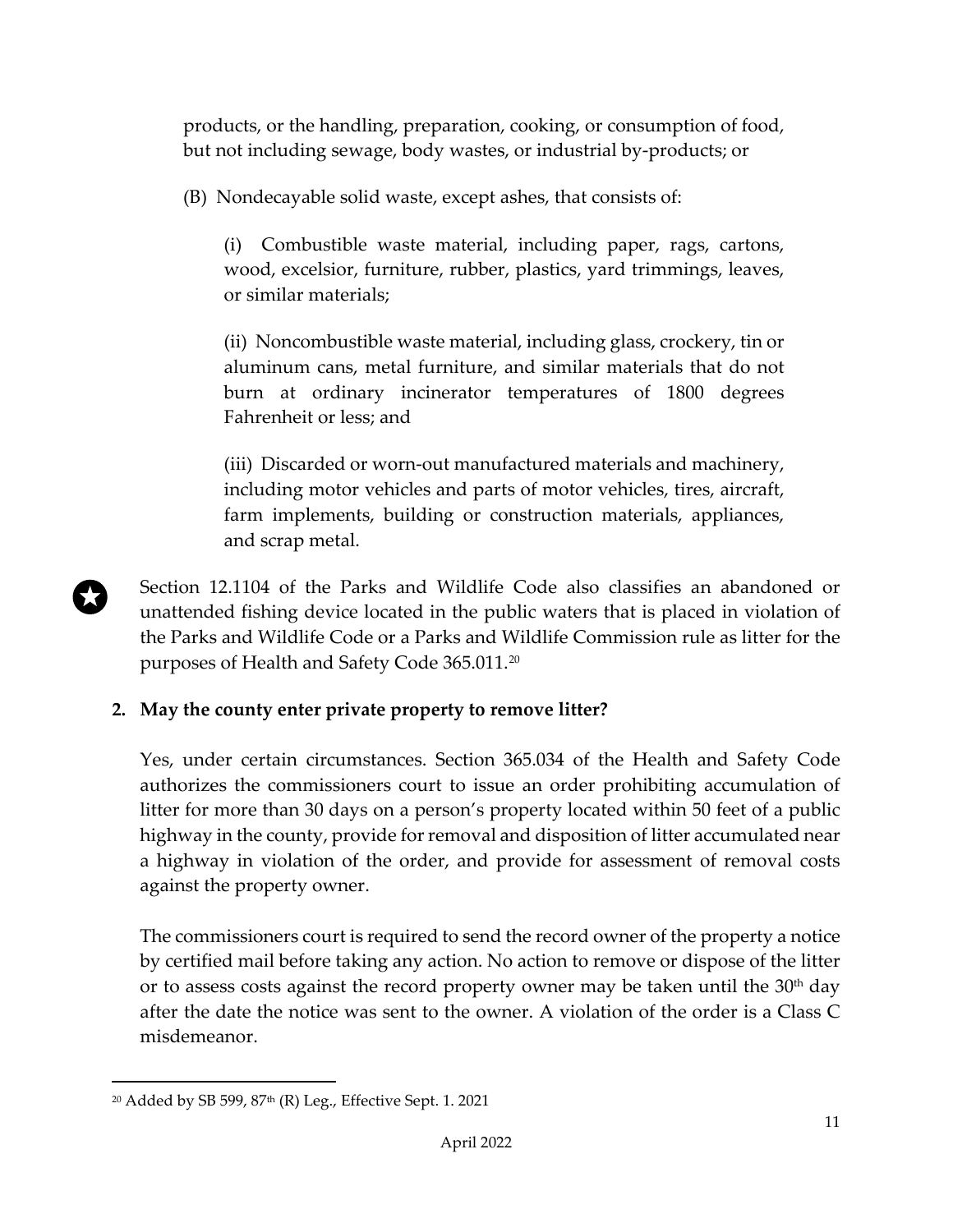#### **3. Is there a way for the county to recover the unpaid costs of litter removal?**

Yes. A lien in favor of the county attaches to the property if a person assessed costs does not pay within 60 days of the date of assessment. The commissioners court files a record of the lien with the county clerk. Though the county is entitled to file and enforce a lien against a non-homestead property to recover the costs of abating the nuisance, Texas Constitution Art. 16, §50 likely prohibits the county from forcing a sale of a homestead to satisfy that lien.<sup>[21](#page-12-0)</sup>

## **4. May a county contract with a private non-profit entity and expend public funds for an education campaign against littering?**

Yes, if the commissioners court identifies a public purpose in the campaign to abate litter.<sup>[22](#page-12-1)</sup>

## **AMATEUR RADIO ANTENNAS**

#### **1. How may the county regulate the placement of amateur radio antennas?**

Under Local Government Code §250.002, any county orders regulating amateur radio antennas must comply with FCC regulations. The FCC regulations on antennas are available [here](http://www.ecfr.gov/cgi-bin/text-idx?SID=ed0606f77ad101efbeb21deec002cf40&tpl=/ecfrbrowse/Title47/47cfr97_main_02.tpl)<sup>[23](#page-12-2)</sup>.

Any order the county adopts involving placement screening or height of antennas based on health, safety, or aesthetics, must reasonably accommodate amateur communications and represent the minimal required regulation to accomplish the purpose. The county may take action to preserve historical sites in the county.

## **CAMPAIGN SIGNS ON COUNTY ROADS**

## **1. May campaign signs be placed in state highway right-of-way?**

No. It is a Class C misdemeanor (fine not to exceed \$500) to put a sign in the rightof-way of a state highway.[24](#page-12-3) 

<span id="page-12-0"></span><sup>21</sup> Tex. Att'y Gen. Op. No. JC-0386 (2001)

<span id="page-12-1"></span><sup>22</sup> Tex. Att'y Gen. Op. No. JM-324 (1985)

<span id="page-12-2"></span><sup>23</sup> http://www.ecfr.gov/

<span id="page-12-3"></span><sup>24</sup> Tex. Trans. Code §392.032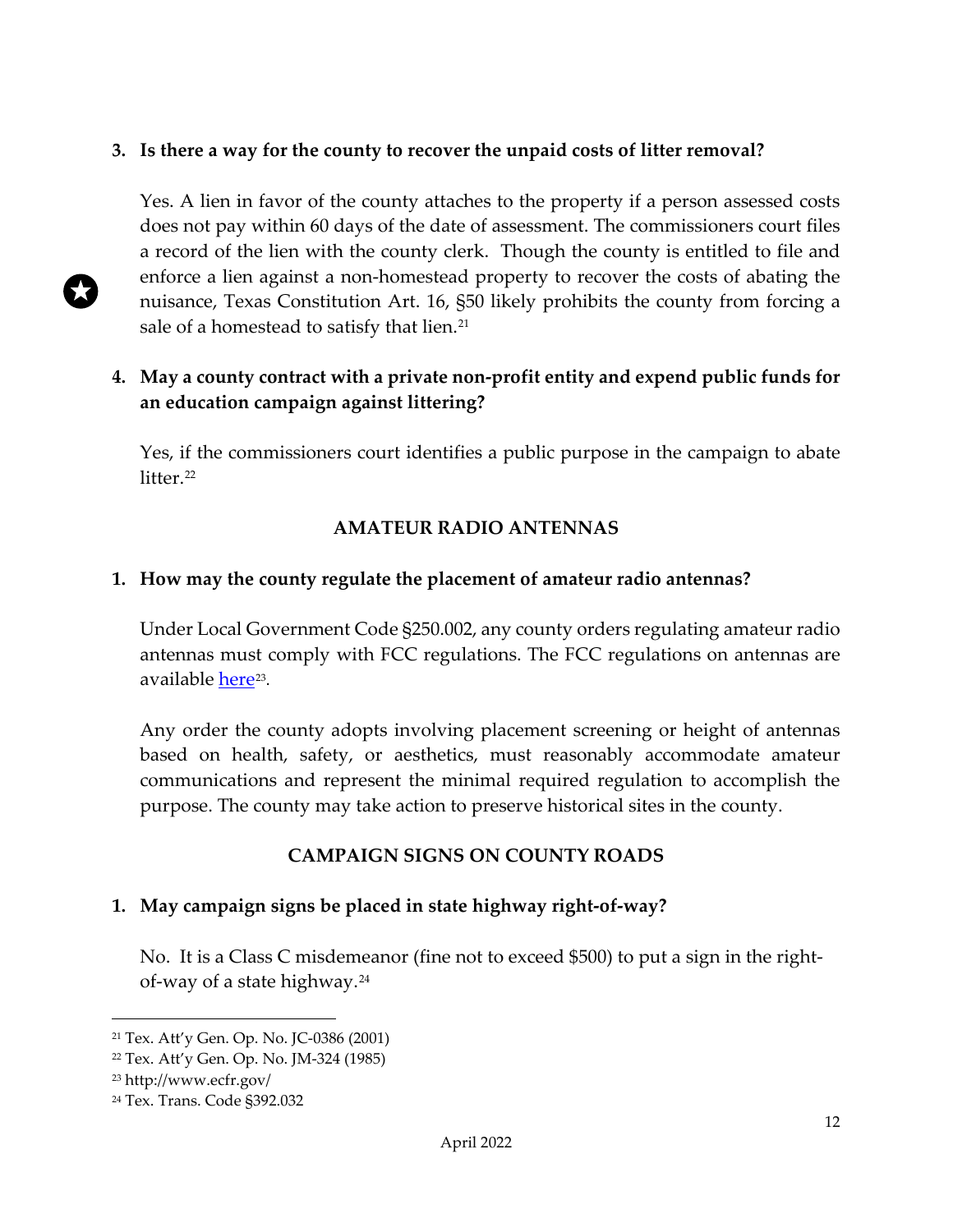#### **2. May campaign signs be placed in public road right-of-way?**

No. With some exceptions, it is a Class C misdemeanor to place a sign on a public road right-of-way.[25](#page-13-0)

#### **3. May a County or a City (within its boundaries) adopt additional regulations?**

Certain urban counties (those with a population of 3.3 million or more) may adopt regulations on use of off-premise portable signs (signs on a trailer) in unincorporated areas of the county.<sup>[26](#page-13-1)</sup> Ordinances more restrictive than the general prohibition against signs in the state highway right of way supersede state law.<sup>[27](#page-13-2)</sup>

A city may regulate sign placement on rights-of-way maintained by the municipality that are not part of the state highway system.<sup>28</sup> For campaign signs, these restrictions often set a first day for placement and require removal by a certain point after election day. Contact your city to see if it has adopted any sign regulations.

#### **4. May campaign signs be placed on private property visible from a rural road?**

Yes. Campaign signs visible from the main-traveled way of a rural road are acceptable if they are placed on private property and are erected solely for a public election. The signs may be placed no earlier than the  $90<sup>th</sup>$  day before the election, removed no later than the  $10<sup>th</sup>$  day after the election, and must meet certain size and material provisions.[29](#page-13-4)

## **5. Is there specific language that must be included on a campaign sign or poster that is intended to be visible from a road or highway?**

Yes. The Texas Election Code, §259.001, **requires** the following notice be printed on each political advertising sign:

## **NOTICE: IT IS A VIOLATION OF STATE LAW (CHAPTERS 392 AND 393, TRANSPORTATION CODE), TO PLACE THIS SIGN IN THE RIGHT-OF-WAY OF A HIGHWAY.**

<span id="page-13-0"></span><sup>25</sup> Tex. Trans. Code § 393.002

<span id="page-13-1"></span><sup>26</sup> Tex. Trans. Code §394.061

<span id="page-13-2"></span><sup>27</sup> Tex. Trans. Code §392.038

<span id="page-13-3"></span><sup>28</sup> Tex. Trans. Code §393.0025

<span id="page-13-4"></span><sup>29</sup> *See* Tex. Trans. Code § 394.003(a)(7)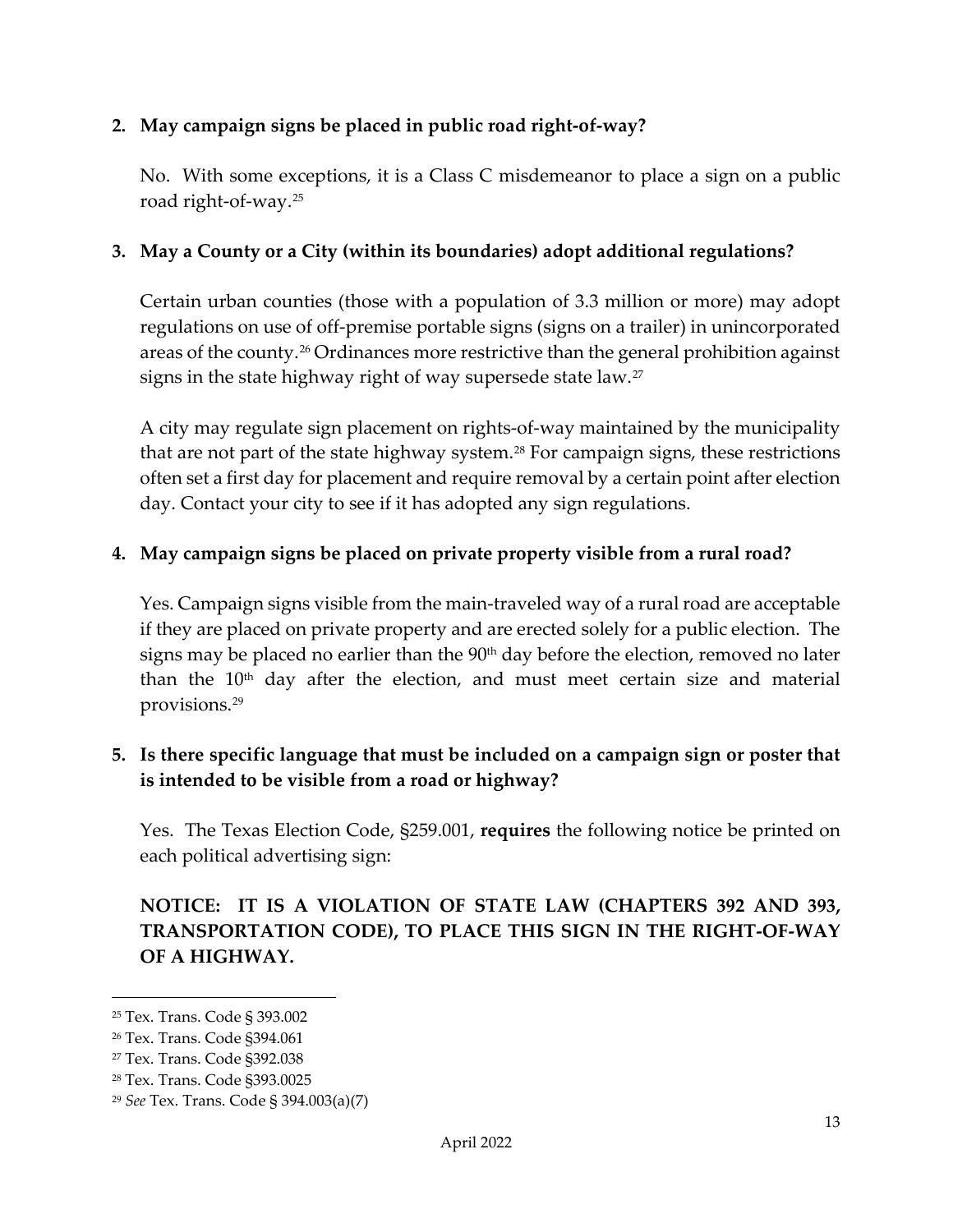#### **6. Who may remove a campaign sign that has been impermissibly placed in a right of way?**

The Texas Highway Commission has authority to remove a sign placed in the right of way of a state highway without notice to the owner and may recover removal costs from the owner.<sup>[30](#page-14-0)</sup>

For a sign placed in a rural road right of way, the sheriff or constable may remove the sign. (Note that the county commissioners court may also designate volunteers to remove illegally placed signs.)<sup>[31](#page-14-1)</sup>

#### **7. How does a county dispose of illegally posted signs that are confiscated?**

Signs with a value less than \$25 may be discarded without giving the owner any notice. This would apply to most political campaign signs.

For signs worth more than \$25, generally the county must give the owner an opportunity to reclaim the sign by providing notice either by certified mail or in the local newspaper. The owner has 21 days after notice to reclaim the sign.

The commissioners court also may issue an order exempting certain types of signs, such as campaign signs, from the notice requirements by determining they are unlikely to be reclaimed. Once such a determination is made, signs may be discarded after 21 days.[32](#page-14-2)

## **8. May a candidate be prosecuted or sued for placing campaign signs in a right of way?**

Yes. However, it is a defense to prosecution or suit that the candidate was running for elective public office and the sign was placed in connection with the campaign by a person other than the candidate.[33](#page-14-3)

## **9. Are there civil penalties for placing campaign signs in a highway or rural road right of way?**

<span id="page-14-0"></span><sup>30</sup> Tex. Trans. Code §§ 392.033, 392.035

<span id="page-14-1"></span><sup>31</sup> Tex. Trans. Code §393.003

<span id="page-14-2"></span><sup>32</sup> Tex. Trans. Code Chapter 393

<span id="page-14-3"></span><sup>33</sup> Tex. Trans. Code §§392.036, 393.006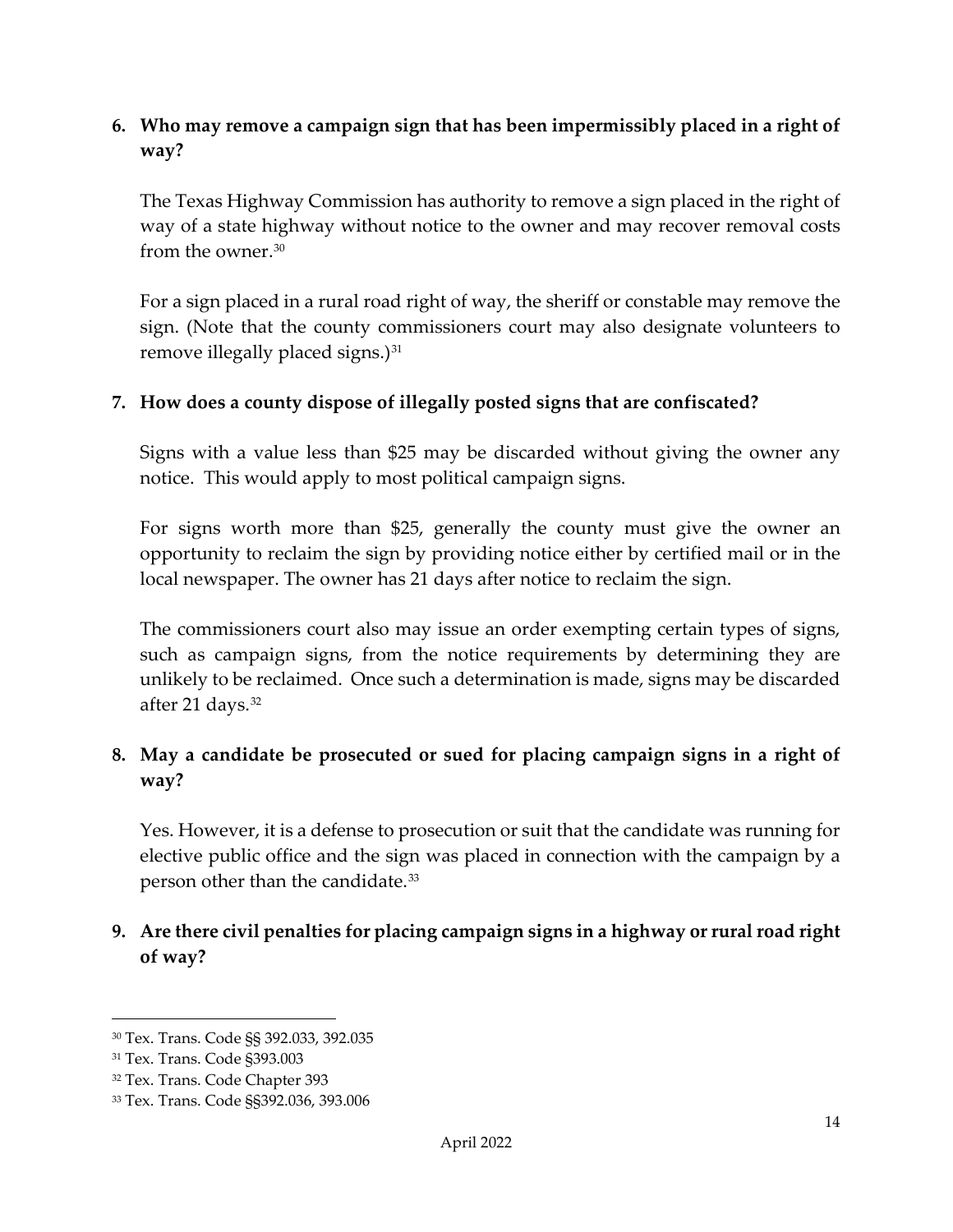Yes. A district or county attorney or a municipal attorney in the jurisdiction in which the placement allegedly occurred may sue to collect a civil penalty. (For signs placed in a state highway right of way, the attorney general also has jurisdiction.) The penalty range is not less than \$500 or more than \$1000 for each violation. The amount assessed is determined based on the seriousness of the violation and whether the person has previously violated the prohibitions against placing signs in rights of way.

A separate penalty may be collected for each day a continuing violation occurs, with the funds deposited to the county road and bridge fund if collected by the district or county attorney, the general fund of the municipality if collected by a municipal attorney, or to the state highway fund if collected by the attorney general. A district, county, or municipal attorney may recover reasonable attorney's fees.<sup>[34](#page-15-0)</sup>

#### **PUBLIC BEACHES**

#### **1. Is a county responsible for maintaining public beaches along the Gulf of Mexico?**

Yes. Under Section 61.066(a) of the Natural Resources Code, a commissioners court of any county located or bordering on the Gulf of Mexico has a duty to clean and maintain the condition of all public beaches located inside the county but outside the boundaries of any incorporated city located or bordering on the Gulf of Mexico and all public beaches owned by the county and located inside the boundaries of an incorporated city, town, or village.

## **2. What is a county subject to Section 61.066 of the Natural Resources Code required to do under its obligation to "clean and maintain the condition" of public beaches described above?**

During reasonable daylight hours, as established and posted by the county, from Memorial Day to Labor Day, a county subject to Section 61.066 of the Natural Resources Code shall provide occupied lifeguard towers or mobile lifeguard units on each side of each pier, jetty, or other structure that protrudes into the Gulf of Mexico or a single occupied lifeguard tower if it provides an unobstructed view of both sides of the pier, jetty, or other structure. The county is also required to post signs within 100 yards of each side of each structure a sign clearly describing the dangerous water conditions that may occur near the structure.[35](#page-15-1)

<span id="page-15-0"></span><sup>34</sup> Tex. Trans. Code §§392.0355, 393.007

<span id="page-15-1"></span><sup>35</sup> §61.066(b) Tex. Nat. Res. Code, added by HB 3807, 87th (R) Leg., effective Sept. 1, 2021